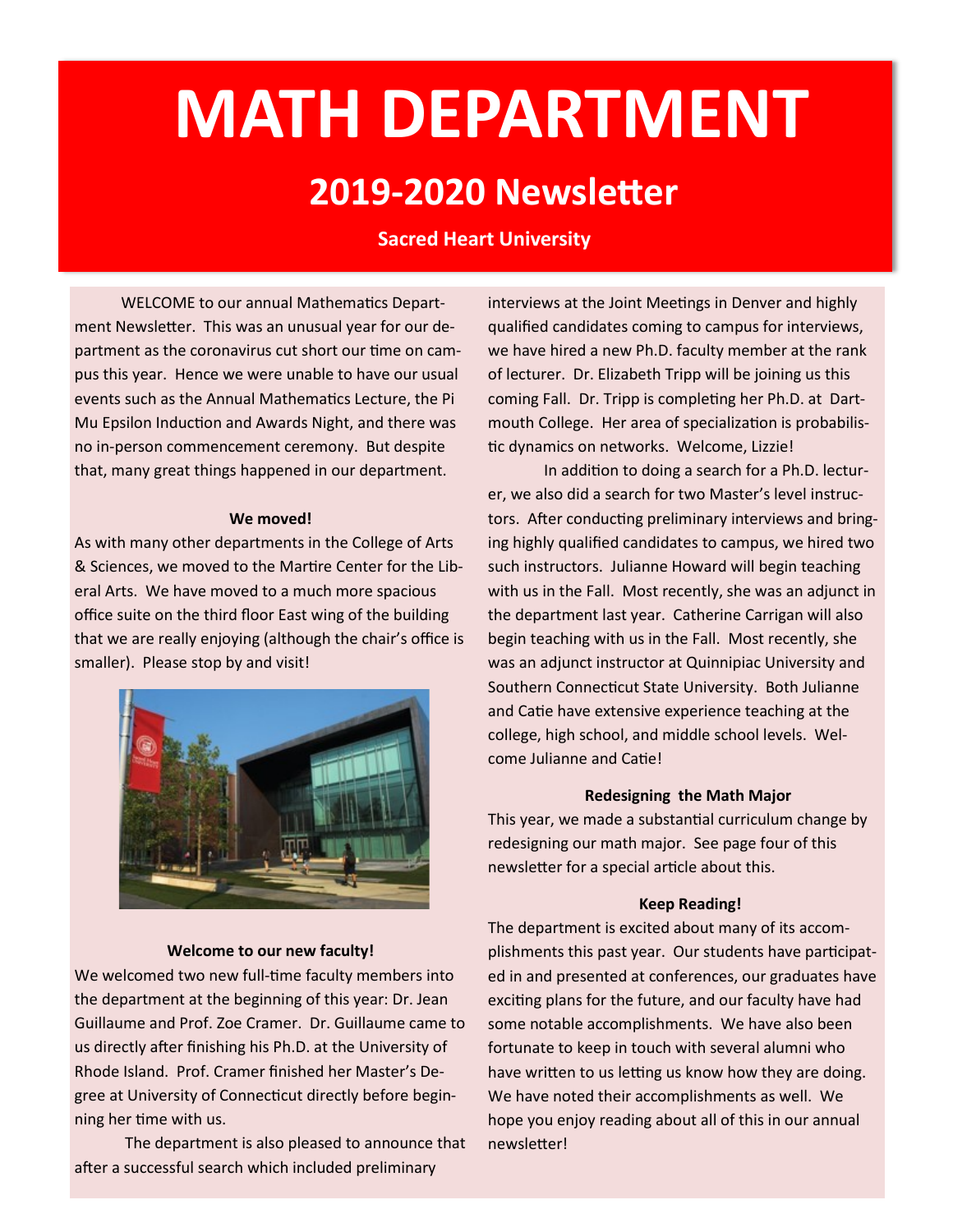# **Student Accomplishments**

### **Stephen Clarke Wins First Prize in Writing Across the Curriculum Contest**

 mansky and was selected from many well-written sub- can still view his recorded presentation on this timely The math department is so proud to congratulate Stephen Clarke for earning first prize in the Writing Across the Curriculum Competition. Stephen's paper, "Quantum Computing, A Mathematical Analysis of Shor's Algorithm" was submitted by Prof. Tina Romissions from a variety of disciplines across the university. Stephen presented his award-winning paper at the 2020 Academic Festival. If you didn't catch it live, you topic.

### **Students Participate in Academic Festival**

 versity's Academic Festival. While the event was held finity, Who wins: Exponential or Polynomial?" in which ting, A Mathematical Analysis of Shor's Algorithm." Codes and Their Dual". Congratulations to all who par-This year, four of our students participated in the univirtually this year, this is still a notable achievement for our students. Their work is available on the university's Digital Commons website. Delaney Howe presented the paper, "Ancient Arabic Mathematics". Chelsea Thakkar presented the poster "In the Race Towards Inshe won first prize for most creative work. As noted above, Stephen Clarke presented "Quantum Compu-Finally, Lauren Bolcar presented "Weights of Linear ticipated.





### **Students Present at Regional MAA Meeting**

 work at a meeting of the Northeastern Section of the senting are on this page. Both students also participat-In addition to students participating in the university's Academic Festival, two students also presented their Mathematical Association of America held at Babson College. Stephen Clarke presented his paper "Quantum Computing, A Mathematical Analysis of Shor's Algorithm". Lucinda Cahill presented her paper "Difference Equations and Lyness' Equation". Photos of them preed in the annual Collegiate Mathematics Competition that was held at this meeting.

### **Special Appreciation to our Math CLAs and Tutors**

 online, these exceptional students were asked to give teaching tools. From all of us in the math department online, thank you from the bottom of our hearts for Under the most typical of semesters, the math department is so grateful to those who serve their fellow students as Classroom Assistants and Tutors at the Learning Center. Their support is always a valuable resource to students who need extra help with a topic or two or even the entire semester. After the semester went even more and they stepped up and put into practice a new way to tutor utilizing online communication and who had been working double-time getting courses going above and beyond.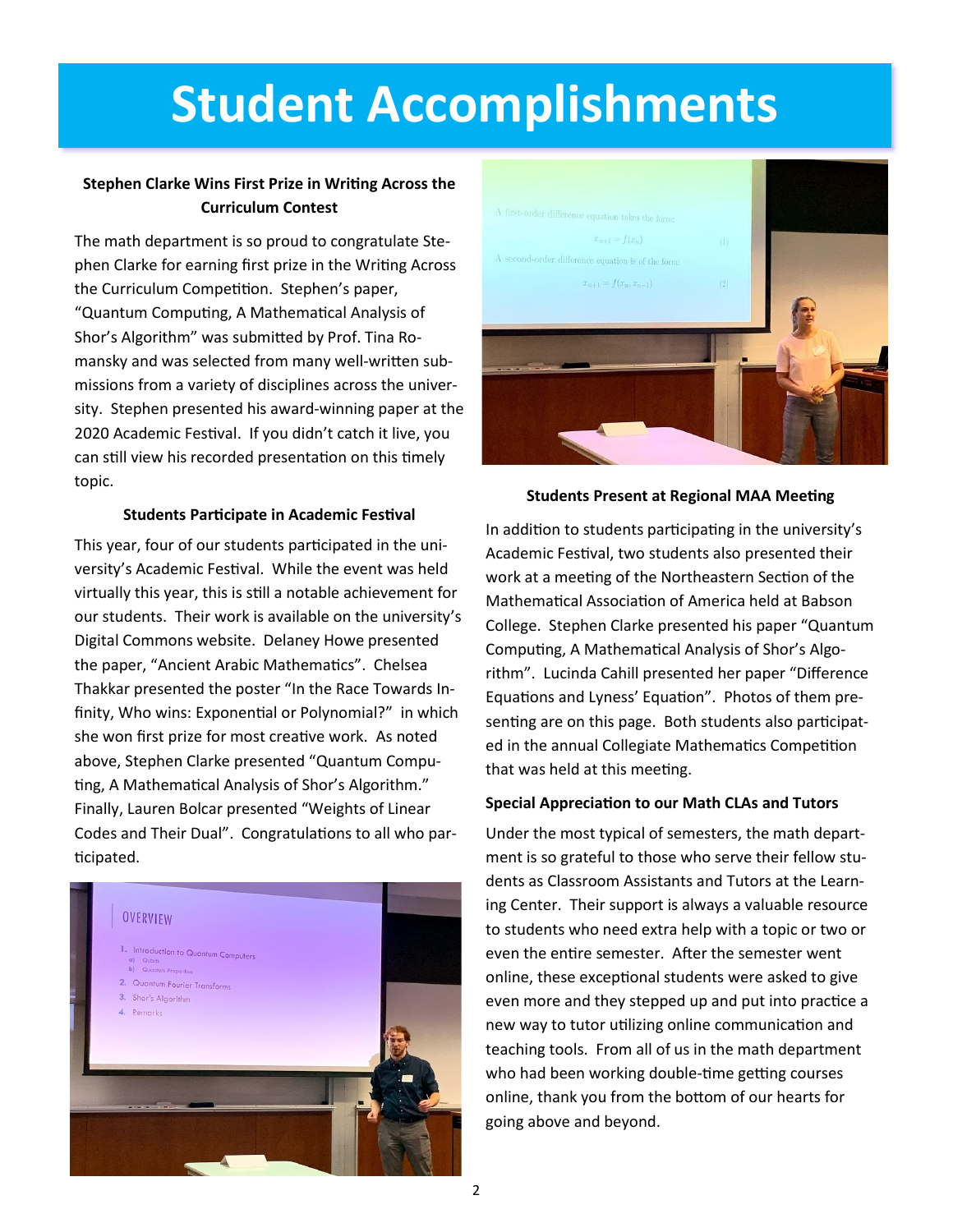### **Pi Mu Epsilon Inductions and Awards Night**

 Due to the coronavirus pandemic, we were unable to hold our annual Pi Mu Epsilon In- duction Ceremony and Awards Night which would have taken place on April 7th. However, we feel it is important to give the students the recognition they deserve.

 Inductees of Pi Mu Epsilon were Lucinda Magliocco, and Nathan Vargoshe. Winners of the Cahill, Amanda Haydu, Jaime Maggio, Christina

 Freshmen Award were Erica Juliano and Chelsea Thakkar; winners of the Sophomore Award were hill and Sophie Pindrys each won the Junior Math Award; Jaime Maggio won the Rose Marie Kinik award for top junior math major. The Silver Med- al of Excellence was awarded to Stephen Clarke and the Gold Medal of Excellence was awarded to Lauren Bolcar. Congratulations to our students! Linnea Caraballo and Amanda Haydu. Lucinda Ca-

### **Graduating Seniors**

 we are excited for what the future holds for them. Stephen Clarke is currently looking for an intern- ship over the summer. He also has a lot of personal projects he is going to be working on, possibly in- cluding a micro-bio lab simulation to be used by teachers. Stephen also plans to start studying and taking the GRE so that he can start a PhD program in Fall 2021, most likely in computer science/ As we say goodbye to our graduating seniors, astronomy/physics.

 Lauren Bolcar will be looking for a jobs in the economics or actuarial science field as well as some intelligence agencies. She will most likely start exploring grad school options within a year or ter of the Arts of Teaching through the Sacred Heart University campus in Griswold, CT. Danielle Varasano plans to begin studying for the first actutwo. Vanessa Kobyluck will be obtaining her Masary exam, Exam P.

 Meghan Uhrynowski completed her degree in December. Meghan owns her own business, Next Level Nutrition, and her business was recently made a member of the Fairfield Chamber of Commerce.

 ating just yet, will be leaving us to complete a com- bined degree at Columbia University in Mechanical Engineering. After that she hopes to work in the United States for a few years using both her engi- neering and math degrees. Lucinda hopes to return to Australia after working in the United States for a Lucinda Cahill, while not technically gradufew years.

 We wish our graduating seniors all the best as they embark on their futures. Since there was no commencement ceremony this year due to the group shot of our graduating seniors. Below is a still clip from the video of the virtual conferral cercoronavirus pandemic, we were unable to get a emony.

### **Bachelor of Science Mathematics**

Lauren Amber Bolcar Delaney Erinn Howe Vanessa Ann Kobyluck Megan Lynn Uhrynowski Danielle Lynn Varasano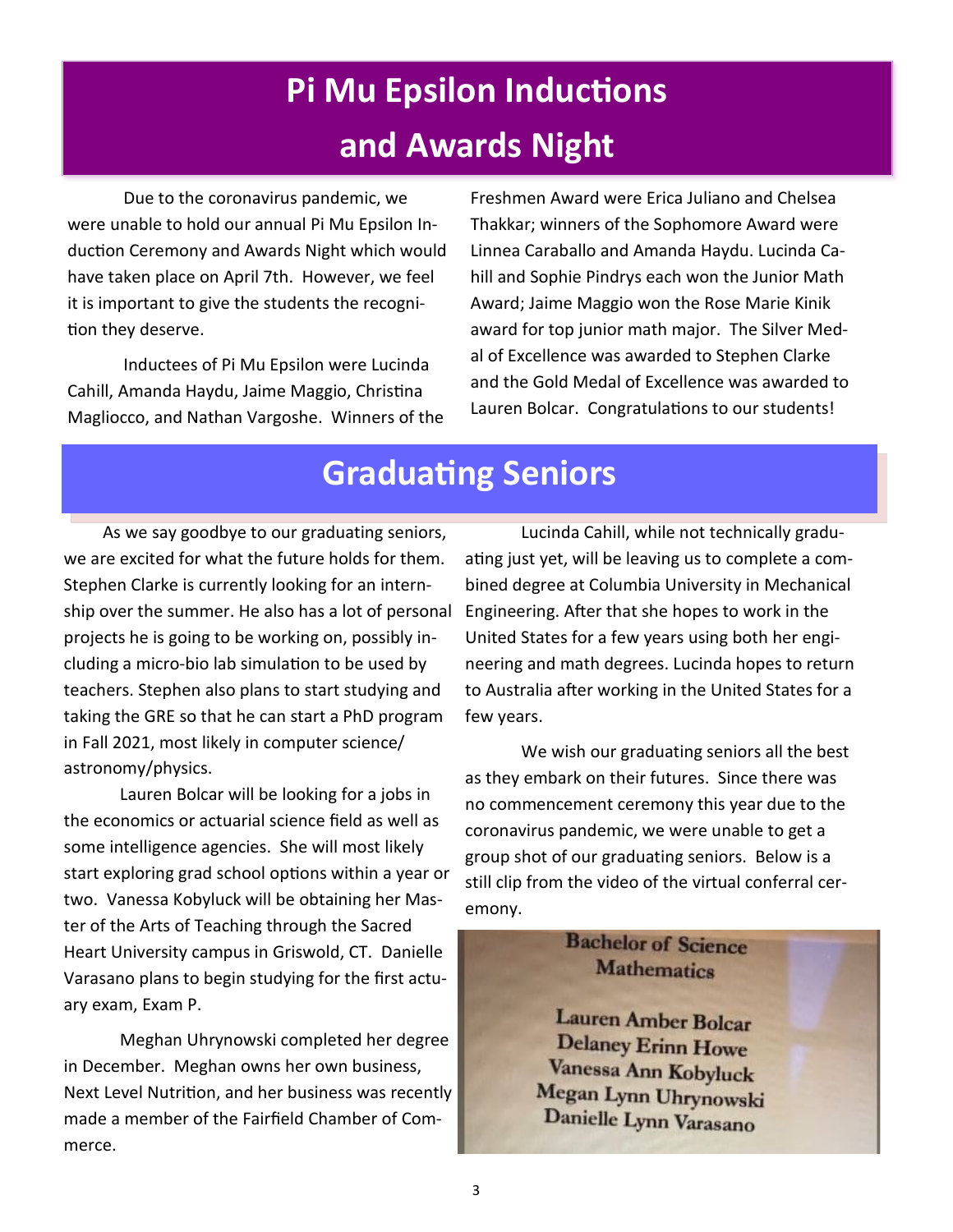# **Our Redesigned Math Major**

 After doing an Academic Program Review in 2019 in which we closely examined our curricu- lum, the department felt that we should modern- ize it in order to better suit our students' needs. Hence beginning this upcoming Fall semester, we have divided the major into three tracks: the Tra- ditional track, the Actuarial Science Track, and the Data Science track. Actuarial science and data science are hot fields, and we're offering these tracks to ensure that students who want to pur- sue these careers are well prepared to succeed. As we enter a new decade, these updates in the math major make our offerings more pertinent to a dynamic curriculum that will prepare students well for their chosen careers. workplace needs. We see the new math major as

### **Traditional Track**

 The traditional track most closely resembles the math major as it has been up to this point. The traditional track includes core courses in calculus, linear algebra, real analysis, and abstract algebra. This track will suit students who want to teach math at the high school level, have prospects for graduate school, or simply want broad-based mathematical knowledge that can open doors to a variety of careers.

### **Actuarial Science Track**

 The actuarial science track is for students who want to pursue a career as an actuary. Actuaries are professionals who manage and measure risk and uncertainty. Students will study calculus, line- ar algebra, theoretical and applied math, proba- mathematics, in preparation for the first three bility, statistics, accounting, finance and actuarial

 actuarial exams. Coinciding with this new track, the mathematics department and the Jack Welch College of Business & Technology are applying for inclusion on the Society of Actuaries UCAP-IC list.

### **Data Science Track**

 The data science track readies students for ca- ta mining and big data, all of which are in de- algebra, statistics, theoretical and applied math, analytics, artificial intelligence and machine learnreers in computer science, business, statistics, damand. The curriculum will include calculus, linear computer programming, data structures, financial ing.

### **New Course Offerings**

 To enhance these three tracks, the department has added some new courses to the curriculum. This past spring, we offered Numerical Analysis for the first time, taught by Dr. Elliott Bertrand. Numerical Analysis deals with approximating solu- tions to numerical problems. Emphasis is placed on the algorithms used. This coming year, the department will be offering Mathematical Model- ing for the first time. The goal of mathematical modeling is to represent real world problems us- ing mathematical concepts and to explain the be- havior of problems from the sciences. The de- partment has also recently created a course in Mathematical Statistics on a more regularly de- fined basis. There is also a movement in the de- tave, R, and Python. This is definitely an exciting time for the math department and its students! topology, revised its geometry course, and will be offering Differential Equations, Probability, and partment to use modern programs such as Oc-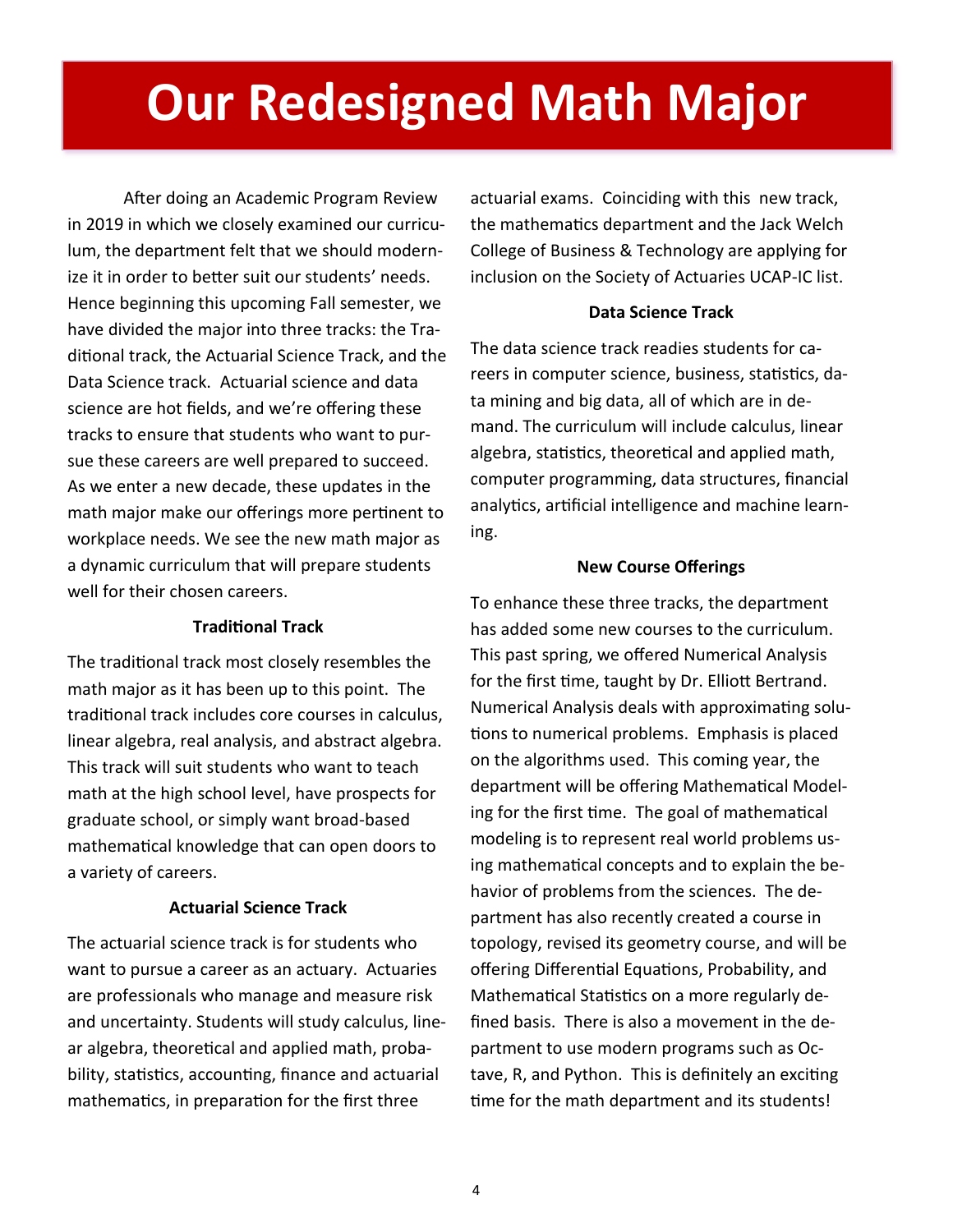# **Alumni Page**

 keeping in touch with our alumni. It's always exciting to and personal. Here are some highlights: One of the greatest joys of the math department is hear about their accomplishments, both professional

- **Rachel Andriunas '18** will be completing her Masters degree in Mathematics from Kansas State University at the end of this summer. She will be starting at University of New Haven as a Part-time Math Professor in the fall of 2020. Rachel had a lot of fun being able to road-trip back and forth from Kansas to Connecticut with her boyfriend during the past two years when she was attending KSU, but she is excited to come back home to Connecticut for good now. The department is also excited that she will be adjuncting for us in the Fall!
- **Connor Bohl '15** will be teaching math at UCSD (San Diego) this summer to high school students through the TRiO outreach program.
- **Michael Bubolo '19** started working in February as an arial exams and completed the three VEE requireactuarial analyst at KMS Actuaries, LLC. The company's primary area of practice is retirement benefits and the firm specializes in other post-employment benefits (OPEB), which focus on employees who have insurance benefits aside from pensions. In addition to working as an actuary, he passed two actuments established by the Society of Actuaries. If any student is interested in pursuing an actuarial career, Mike says that he will be more than happy to share his experiences and insights with them.
- **Christopher Carbone '11** after graduating from Fairfield University with his Master of Science in Mathematics and Applied Statistics certification, Chris is now teaching classes there as an adjunct.
- **Michael Fenech '13** is finishing his first year as a STEM Education PhD student and Graduate Research Assistant at The University of Texas at Austin. His current research interests include how students' experiences influence their attitudes towards mathe-

matics. Michael will be piloting an instructional model called Argument-driven Mathematics in an Algebra 1 classroom in the fall to investigate how students respond to argumentation. He is also implementing a Quantum Computing course at a local high school this year and next, which is the first time such a course has ever been offered at a public school in the United States.

- math at Eisenhower Middle School in Freehold, NJ. **Nicole Lay-Alaimo '08** and her husband welcomed their daughter, Sophie, in June 2019. She's almost a year old, time really flies, and Nicole is loving being a mom! Nicole is also proud to be teaching 7th grade
- **Igor Mikolic-Torreira '79** left his position as a Senior Fellow at RAND Corporation to join the faculty at Georgetown University and serve as Director of Analysis at their new Center for Security and Emerging Technology.
- working on wastewater permits, but also is a Site **Katie Perzanowski '13** is currently an Environmental Analyst with the State of CT Department of Energy and Environmental Protection (DEEP). She is currently in the Water Permitting Enforcement Division Administrator for the DEEP website. This past December Katie performed in Dublin, Ireland's Improv Festival.
- **Nicole Trommelen '15** is teaching Math at Trumbull High School and is also the head girls varsity volleyball coach. This past fall the Trumbull Girls Volleyball team won the Class LL State Championship for the first time in school history! They were honored by our State Representative, the Trumbull Board of Ed and the Town of Trumbull even declared January 6th "Trumbull Girls Volleyball Day."

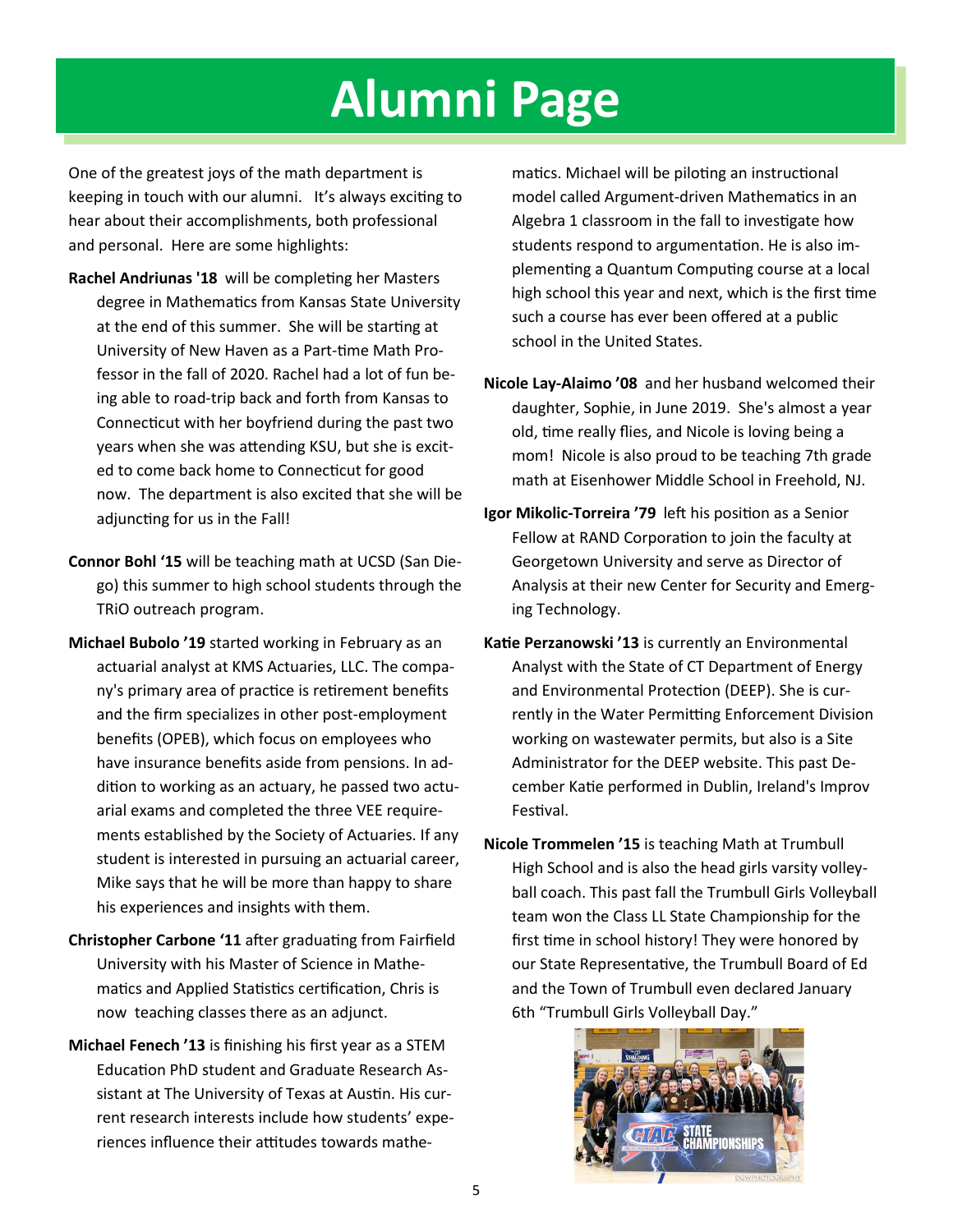## **Faculty Spotlight**

 The faculty have accomplished a lot this year. Dr. Jason Molitierno continued in his role as Secretary/Treasurer of the Northeastern Section of the Mathematical Association of America. Dr. Moli- tierno also gave a presentation at a national confer- ence. He presented "Teaching Elementary Statistics from A to Z" at MathFest in Cincinnati, OH in August 2019.

 Elliott Bertrand enjoyed his second year at Sacred Heart. With coauthors David McArdle, Li Wu, and Lubos Thoma, Elliott published the paper "Implementing Online Programs in Gateway Mathe- ciencies" in *PRIMUS*. He has continued his work in difference equations research and had a related pa- per accepted for publication. Elliott was fortunate to be involved with several service opportunities that included serving on departmental search com- mittees and an NSF grant proposal team to imple- in gateway math courses. Elliott enjoyed teaching a pilot course in Numerical Analysis and participating in the SHU Symphony Orchestra. matics Courses for Students with Prerequisite Defiment universal design for learning (UDL) strategies

 Dr. Bernadette Boyle has had a busy year teaching several different levels of math, mentoring a senior seminar project and quickly learning how to give live online classes and office hours during the covid19 pandemic. Outside of teaching, Dr. Boyle attended the Joint Mathematics Meetings in Denver, CO where she gave the talk: "Finding the Missing Values: An Activity for Introducing Limits in a Calculus Course". Dr. Boyle also continues to en- joy her work as the faculty mentor to the cross country and track and field teams at SHU.

 This year Dr. Andrew Lazowski published the paper: "Exceptional points for finitely generated Fuchsian groups of the first kind" in the journal *Ad- vances in Geometry.* He also was invited to speak in  the *Mathematics and Computer Science Lecture Se- ries* at Rhode Island College where he presented Honors Program. You can see him star in videos at "Counting Sides of Hyperbolic Polygons". Andrew continues to be the director of the Thomas More the honors Instagram, @shuhonorsprogram.

 teams of students participating in the COMAP (The Consortium for Mathematics and its Applications) Mathematical Contest in Modeling, a worldwide Cameron Robinson and Benjamin Santangelo re- ceived the final designation ``Successful Partici- pant'' for their solution to *Problem A: Moving* es), a research monograph coauthored with Dr. Car- ol Jacoby, has been published by de Gruyter in the book series "Studies in Mathematics'', Berlin/ Boston, July 2019. At the 2019 Fall Eastern Section- al Meeting of the American Mathematical Society in *abelian groups.* Finally, in May, Dr. Loth gave a presentation entitled "Simply given compact abeli- an groups" in the Topological Groups Seminar Dr. Peter Loth was the advisor for two mathematical contest. The students Jordan Bauer, *North*. Additionally, Dr. Loth's book *Abelian Groups: Structures and Classifications* (xiv, 328 pag-Binghamton, New York, Dr. Loth presented the research paper *Quasi-sequentially nice subgroups of* (online), University of Hawaiʻi at Mānoa, HI.